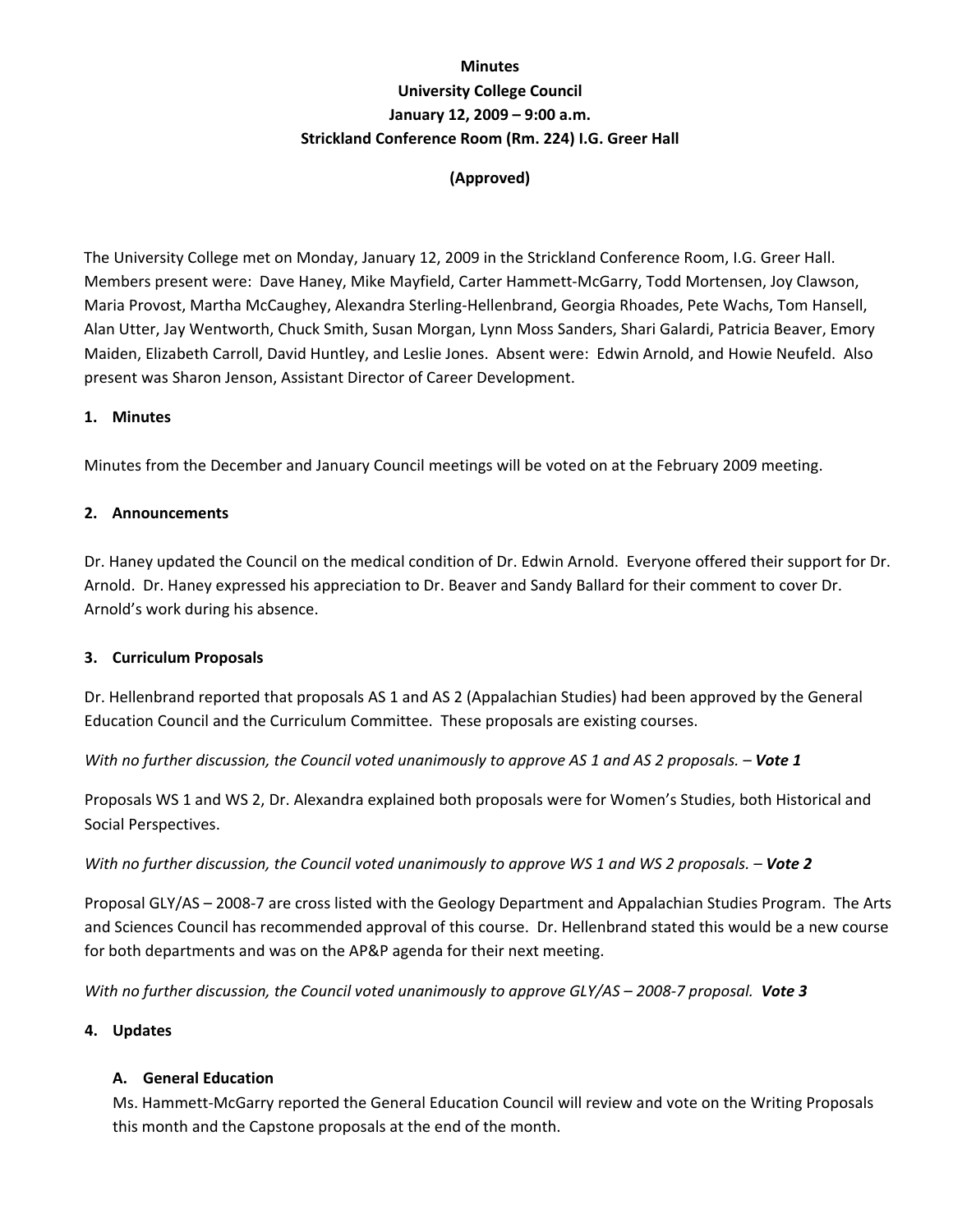After some discussion of the approval process of existing course approvals, Dr. Beaver proposed a recommendation.

Dr. Beaver made a motion that existing courses seeking General Education credit do not need the approval of the University College Council. Dr. Jones seconded the motion. All members of the Council were in favor of the *motion. – Vote 4*

## **B. CurricUNET**

Dr. Haney explained the new CurricUNET program. This program will take Curriculum proposals from the writing stage all the way to the catalog. It stores the proposal in a data base for continued use. This program will also help make sure there are no incorrect check sheets by taking the information from the data base and creating the check sheet automatically. CurricUNET will launch a pilot program in February or March, 2009.

## **C. Space**

Dr. Haney reported on space issues in DD Dougherty. With Military Science moving out of DD Dougherty in the fall, this would free up space for University College to use. He has asked Ms. Clawson and Dr. Provost to assess the space issues concerning their programs and how they could utilize the space most efficiently. He also reported the possibility of the Heltzer Honors Program moving into DD Dougherty. With all the changes in space at the University, DD Dougherty is not the only building University College has the possibility of using.

## **D. Participation in Commencement/Convocation/Orientation**

University College had its first commencement with twelve graduates. Dr. Haney thanked everyone that was present and helped with the ceremony. All degree programs now have their own department flags for all the events around campus. Dr. Haney reported a discussion had been taking place to make changes in Convocation. Student Research and Summer Reading would like classes cancelled for that day and make it more of an academic day focusing on the Summer Reading book and Student Research events.

Regarding Orientation, Dr. Haney stressed the importance of General Education and University College's role in this summer's Orientation. Dr. Provost will be meeting with Tracey Wright regarding Advising and others becoming more involved with Phase 2 Orientation.

## **E. Other**

Dr. Provost announced that Clinton Marsh had joined their team as Assistant Director of Orientation.

## **5. Update/Discussion on University College Faculty Governance Issues**

Dr. Haney stated there were several decisions that had to be made regarding this issue: creating a DPC, particularly for non‐tenured faculty, doing our own credentialing, and representation on Faculty Senate and AP&P. He explained the AP&P member is appointed by Faculty Senate. The Faculty Senate member is voted by the University College faculty and should represent all programs in University College. Dr. Haney asked the entire Council to consider what kind of person would be appropriate. It would be very important for this individual to hear what all faculty and non-faculty needs and concerns were.

Ms. Hammett‐McGarry commented it was also very important for this person to have taken some time to look at all programs work and visions, but also the vision of University College. Dr. Haney added this person would